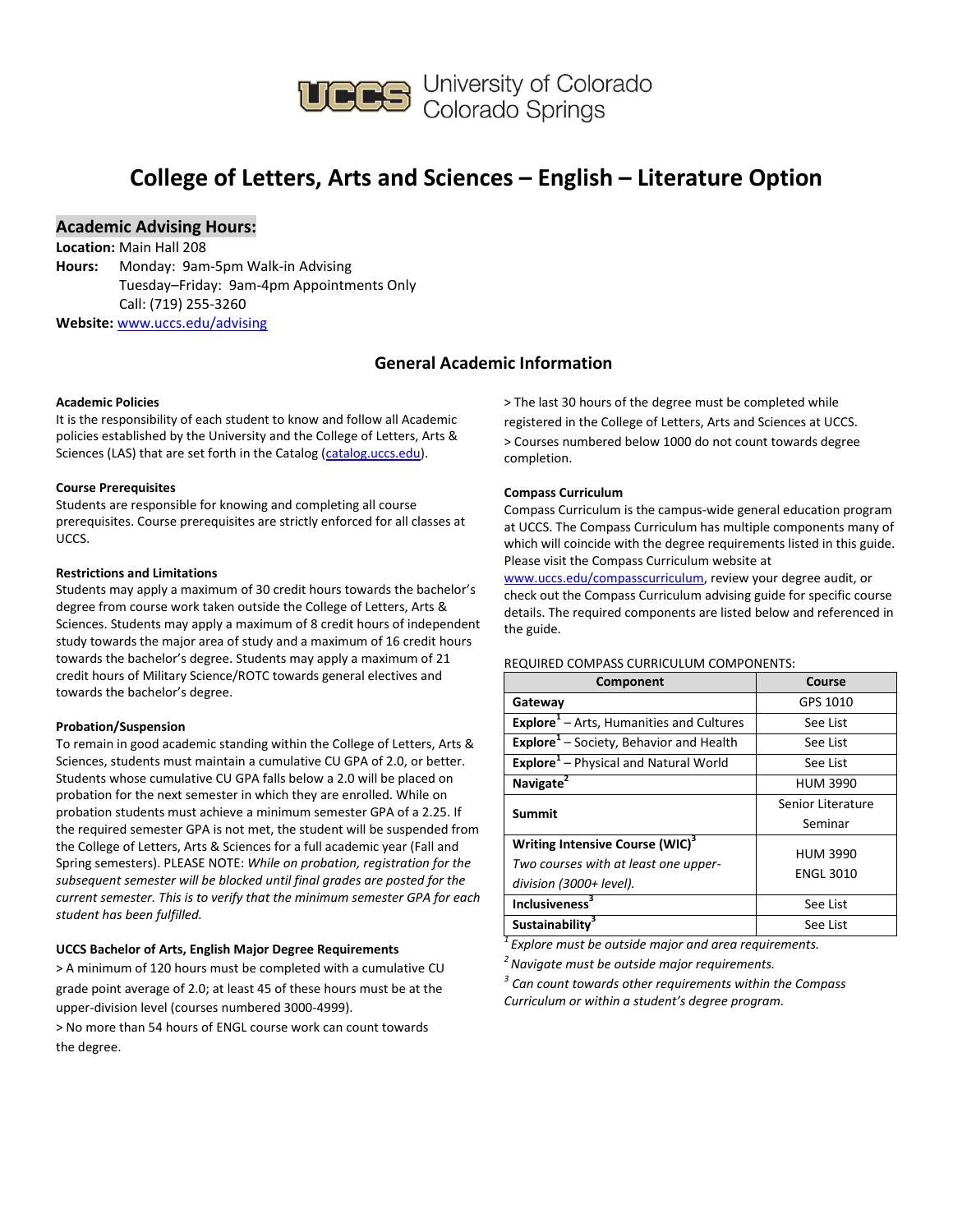# **DEPARTMENT OF ENGLISH – LITERATURE OPTION**

**Department website**: [www.uccs.edu/english](http://www.uccs.edu/english)

| <b>Degree Requirements</b>                                                         | <b>Courses</b>                                                                                                             |                                                                                                                                                                    |                                                                                     |                                      |                                                                       |                  |  |  |
|------------------------------------------------------------------------------------|----------------------------------------------------------------------------------------------------------------------------|--------------------------------------------------------------------------------------------------------------------------------------------------------------------|-------------------------------------------------------------------------------------|--------------------------------------|-----------------------------------------------------------------------|------------------|--|--|
|                                                                                    |                                                                                                                            |                                                                                                                                                                    |                                                                                     |                                      |                                                                       |                  |  |  |
| <b>English Major</b>                                                               | Course Number                                                                                                              | Course Title                                                                                                                                                       |                                                                                     |                                      |                                                                       |                  |  |  |
| (45 hours)                                                                         | <b>ENGL 2010</b>                                                                                                           |                                                                                                                                                                    | Introduction to Literary Studies                                                    |                                      |                                                                       | 3                |  |  |
|                                                                                    | <b>ENGL 3000</b>                                                                                                           |                                                                                                                                                                    | Literary Criticism in Theory and Practice                                           |                                      |                                                                       |                  |  |  |
| The English major requires a minimum of<br>45 credit hours of ENGL course work and | <b>ENGL 3010</b>                                                                                                           |                                                                                                                                                                    | Advanced Rhetoric and Writing                                                       |                                      |                                                                       |                  |  |  |
| a minimum of 18 credit hours of upper-                                             | Early British                                                                                                              |                                                                                                                                                                    | Complete one of the following: ENGL 2510, ENGL 2520, ENGL 3530                      |                                      |                                                                       |                  |  |  |
| division (3000+ level) ENGL course work.                                           | Literature                                                                                                                 |                                                                                                                                                                    | $\overline{3}$                                                                      |                                      |                                                                       |                  |  |  |
|                                                                                    | Late British                                                                                                               | Complete one of the following: ENGL 2530, ENGL 2540                                                                                                                |                                                                                     |                                      |                                                                       |                  |  |  |
| All ENGL courses must have a grade of                                              | Literature                                                                                                                 |                                                                                                                                                                    |                                                                                     |                                      |                                                                       |                  |  |  |
| "C-" or better.                                                                    | American Literature<br>Pre-1900                                                                                            |                                                                                                                                                                    | Complete one of the following: ENGL 2360, ENGL 3330, ENGL 3340,<br><b>ENGL 3350</b> |                                      |                                                                       | 3                |  |  |
|                                                                                    | American Literature                                                                                                        |                                                                                                                                                                    |                                                                                     | 3                                    |                                                                       |                  |  |  |
| * One course from either the Designated<br>or the Non-Designated electives must be | Post-1900                                                                                                                  |                                                                                                                                                                    | Complete one of the following: ENGL 2370, ENGL 3360, ENGL 3370                      |                                      |                                                                       |                  |  |  |
| pre-1800.                                                                          | Diversity                                                                                                                  |                                                                                                                                                                    | Complete one of the following: ENGL 3200, ENGL 3410, ENGL 3550,                     |                                      |                                                                       |                  |  |  |
|                                                                                    |                                                                                                                            | ENGL 3600, ENGL 3650, ENGL 3900, ENGL 4860                                                                                                                         |                                                                                     |                                      |                                                                       |                  |  |  |
| <b>NOTE: All new, incoming and</b>                                                 | Senior Literature                                                                                                          | Complete one of the following: ENGL 4200, ENGL 4210, ENGL 4230,                                                                                                    |                                                                                     |                                      |                                                                       | 3                |  |  |
| transferring English majors should                                                 | ENGL 4240, ENGL 4250, ENGL 4300, ENGL 4400, ENGL 4410, ENGL 4500,<br>Seminar                                               |                                                                                                                                                                    |                                                                                     |                                      |                                                                       |                  |  |  |
| contact the English department to be                                               |                                                                                                                            |                                                                                                                                                                    | ENGL 4700, ENGL 4950, ENGL 4970, ENGL 4980                                          |                                      |                                                                       | 6                |  |  |
| assigned a faculty advisor, and attend a                                           | Electives*                                                                                                                 | Complete two courses from the lists below. Complete courses from two<br>Designated<br>different areas. NOTE: Additional courses may apply to this requirement. See |                                                                                     |                                      |                                                                       |                  |  |  |
| mandatory English Department<br>Workshop within their first year at                |                                                                                                                            |                                                                                                                                                                    | the department each semester for details.                                           |                                      |                                                                       |                  |  |  |
| <b>UCCS. Please see the English</b>                                                |                                                                                                                            |                                                                                                                                                                    |                                                                                     |                                      | Major Authors: ENGL 2970, ENGL 3950, ENGL 3970, ENGL 3980, ENGL 4970, |                  |  |  |
| <b>Department website for more</b>                                                 |                                                                                                                            | ENGL 4973, ENGL 4980                                                                                                                                               |                                                                                     |                                      |                                                                       |                  |  |  |
| information.                                                                       |                                                                                                                            |                                                                                                                                                                    | Theory: ENGL 3650, ENGL 4700                                                        |                                      |                                                                       |                  |  |  |
|                                                                                    |                                                                                                                            |                                                                                                                                                                    | Genre/ Movement: ENGL 2800, ENGL 3410, ENGL 4200, ENGL 4210,                        |                                      |                                                                       |                  |  |  |
|                                                                                    |                                                                                                                            |                                                                                                                                                                    | ENGL 4230, ENGL 4240, ENGL 4250, ENGL 4310, ENGL 4400, ENGL 4500                    |                                      |                                                                       |                  |  |  |
|                                                                                    |                                                                                                                            |                                                                                                                                                                    | Global: ENGL 2600, ENGL 2610                                                        |                                      |                                                                       |                  |  |  |
|                                                                                    | Complete 12 hours of ENGL courses to fulfill total hours requirement.<br>Non-Designated<br>Electives*                      |                                                                                                                                                                    |                                                                                     |                                      | 12                                                                    |                  |  |  |
|                                                                                    | Complete the Senior Assessment - Literature.<br>Senior Assessment -                                                        |                                                                                                                                                                    |                                                                                     |                                      |                                                                       | 0                |  |  |
|                                                                                    | Literature                                                                                                                 |                                                                                                                                                                    |                                                                                     |                                      |                                                                       |                  |  |  |
|                                                                                    |                                                                                                                            |                                                                                                                                                                    |                                                                                     |                                      |                                                                       |                  |  |  |
| Composition                                                                        | Complete ENGL 131 and 1410.                                                                                                |                                                                                                                                                                    |                                                                                     |                                      |                                                                       |                  |  |  |
| (6 hours)                                                                          | <b>ENGL 1310</b>                                                                                                           | Rhetoric & Writing I                                                                                                                                               |                                                                                     |                                      |                                                                       |                  |  |  |
|                                                                                    | <b>ENGL 1410</b>                                                                                                           | Rhetoric & Writing II                                                                                                                                              |                                                                                     |                                      |                                                                       | 3                |  |  |
|                                                                                    |                                                                                                                            |                                                                                                                                                                    |                                                                                     |                                      |                                                                       |                  |  |  |
| <b>Reasoning Skills</b>                                                            | Complete one of the courses listed below. Other options exist to fulfill this requirement. See the catalog or your degree  |                                                                                                                                                                    |                                                                                     |                                      |                                                                       |                  |  |  |
| (3 hours)                                                                          | audit for details.                                                                                                         |                                                                                                                                                                    |                                                                                     |                                      |                                                                       |                  |  |  |
|                                                                                    | ID 1050                                                                                                                    |                                                                                                                                                                    | ID 2000<br><b>MATH 1200</b>                                                         |                                      |                                                                       |                  |  |  |
|                                                                                    |                                                                                                                            |                                                                                                                                                                    |                                                                                     |                                      |                                                                       |                  |  |  |
| <b>Area Requirements</b>                                                           | HUMANITIES - Complete 9 hours from the list of courses below. Course selection must include one occurrence of HUM<br>3990. |                                                                                                                                                                    |                                                                                     |                                      |                                                                       |                  |  |  |
| (27 hours)                                                                         | AH 1000                                                                                                                    | AH 1001                                                                                                                                                            | AH 2800                                                                             | AH 2810                              | AH 2820                                                               | AH 2860          |  |  |
|                                                                                    | AH 2890                                                                                                                    | AH 3430                                                                                                                                                            | <b>COMM 2250</b>                                                                    | <b>COMM 3100</b>                     | <b>COMM 3500</b>                                                      | <b>COMM 4000</b> |  |  |
| All LAS students are required to                                                   | <b>FCS 3180</b>                                                                                                            | FCS 3190                                                                                                                                                           | <b>FCS 3240</b>                                                                     | <b>FCS 3690</b>                      | <b>FCS 3890</b>                                                       | FCS 4210         |  |  |
| complete 9 credit hours in each of three                                           | <b>FILM 1000</b>                                                                                                           | <b>FILM 2000</b>                                                                                                                                                   | <b>FILM 3690</b>                                                                    | FR 3240                              | GER 3180                                                              | GER 3190         |  |  |
| areas - humanities, social sciences, and                                           | <b>HIST 1120</b>                                                                                                           | <b>HIST 1130</b>                                                                                                                                                   | <b>HIST 1140</b>                                                                    | <b>HIST 1400</b>                     | <b>HIST 1410</b>                                                      | <b>HIST 1540</b> |  |  |
| natural sciences. The total requirement                                            | <b>HIST 1600</b>                                                                                                           | <b>HIST 1610</b>                                                                                                                                                   | <b>HUM 3990</b>                                                                     | ID 2000                              | <b>MUS 1000</b>                                                       | <b>MUS 2050</b>  |  |  |
| is 27 hours.                                                                       | <b>MUS 2850</b>                                                                                                            | <b>PHIL 1000</b>                                                                                                                                                   | <b>PHIL 1020</b>                                                                    | <b>PHIL 1120</b>                     | <b>PHIL 1300</b>                                                      | <b>PHIL 3000</b> |  |  |
|                                                                                    | PHIL 3100                                                                                                                  | <b>PHIL 3160</b>                                                                                                                                                   | PHIL 3180                                                                           | <b>PHIL 4070</b>                     | <b>SPAN 3690</b>                                                      | <b>SPAN 4210</b> |  |  |
| <b>Specific Limitations:</b>                                                       | SOC 4920                                                                                                                   | <b>THTR 1000</b>                                                                                                                                                   | <b>THTR 3201</b>                                                                    | <b>THTR 3202</b>                     | VA 1010                                                               | VA 1020          |  |  |
| > No more than two courses from any                                                | <b>WEST 2030</b>                                                                                                           |                                                                                                                                                                    | <b>WEST 3020</b>                                                                    | <b>WEST 3100</b>                     | <b>WEST 3550</b>                                                      | <b>WEST 4050</b> |  |  |
| one discipline may be applied to the                                               |                                                                                                                            | <b>WEST 2040</b>                                                                                                                                                   |                                                                                     |                                      |                                                                       |                  |  |  |
| area requirements.                                                                 | <b>WEST 4280</b>                                                                                                           | <b>WEST 4920</b>                                                                                                                                                   |                                                                                     |                                      |                                                                       |                  |  |  |
| > Courses in the primary major may not                                             |                                                                                                                            |                                                                                                                                                                    |                                                                                     |                                      |                                                                       |                  |  |  |
| be applied to area requirements.                                                   | <b>SOCIAL SCIENCE</b> – Complete 9 hours from the list of courses below.                                                   |                                                                                                                                                                    |                                                                                     |                                      |                                                                       |                  |  |  |
| > Courses may not be taken pass/fail.                                              | <b>ANTH 1020</b>                                                                                                           | <b>ANTH 1040</b>                                                                                                                                                   | <b>ANTH 2800</b><br><b>ANTH 3040</b><br><b>ANTH 3260</b>                            |                                      |                                                                       | <b>ANTH 3270</b> |  |  |
|                                                                                    | <b>COMM 1020</b>                                                                                                           | <b>COMM 2150</b>                                                                                                                                                   | <b>COMM 3440</b>                                                                    | <b>COMM 4200</b><br><b>COMM 4220</b> |                                                                       | <b>COMM 4250</b> |  |  |
|                                                                                    | <b>ECON 1000</b>                                                                                                           | <b>ECON 1010</b>                                                                                                                                                   | <b>ECON 1050</b>                                                                    | <b>ECON 2020</b>                     | <b>ECON 3150</b>                                                      | <b>ECON 3710</b> |  |  |
|                                                                                    | GES 1980                                                                                                                   | GES 1990                                                                                                                                                           | <b>GRNT 2300</b>                                                                    | <b>GRNT 3000</b>                     | MSGP 4100                                                             | <b>PHIL 3200</b> |  |  |
|                                                                                    | <b>PHIL 4260</b>                                                                                                           | <b>PHIL 4400</b>                                                                                                                                                   | PSC 1010                                                                            | PSC 1100                             | <b>PSC 2080</b><br>PSY 1000                                           | PSC 2100         |  |  |
|                                                                                    | PSC 3300                                                                                                                   | PSC 4190                                                                                                                                                           | PSC 4210                                                                            | PSC 4470                             |                                                                       | SOC 1110         |  |  |
|                                                                                    | SOC 2120                                                                                                                   | SOC 2200                                                                                                                                                           | SOC 2220                                                                            | SOC 2250                             | SOC 2300                                                              | SOC 2500         |  |  |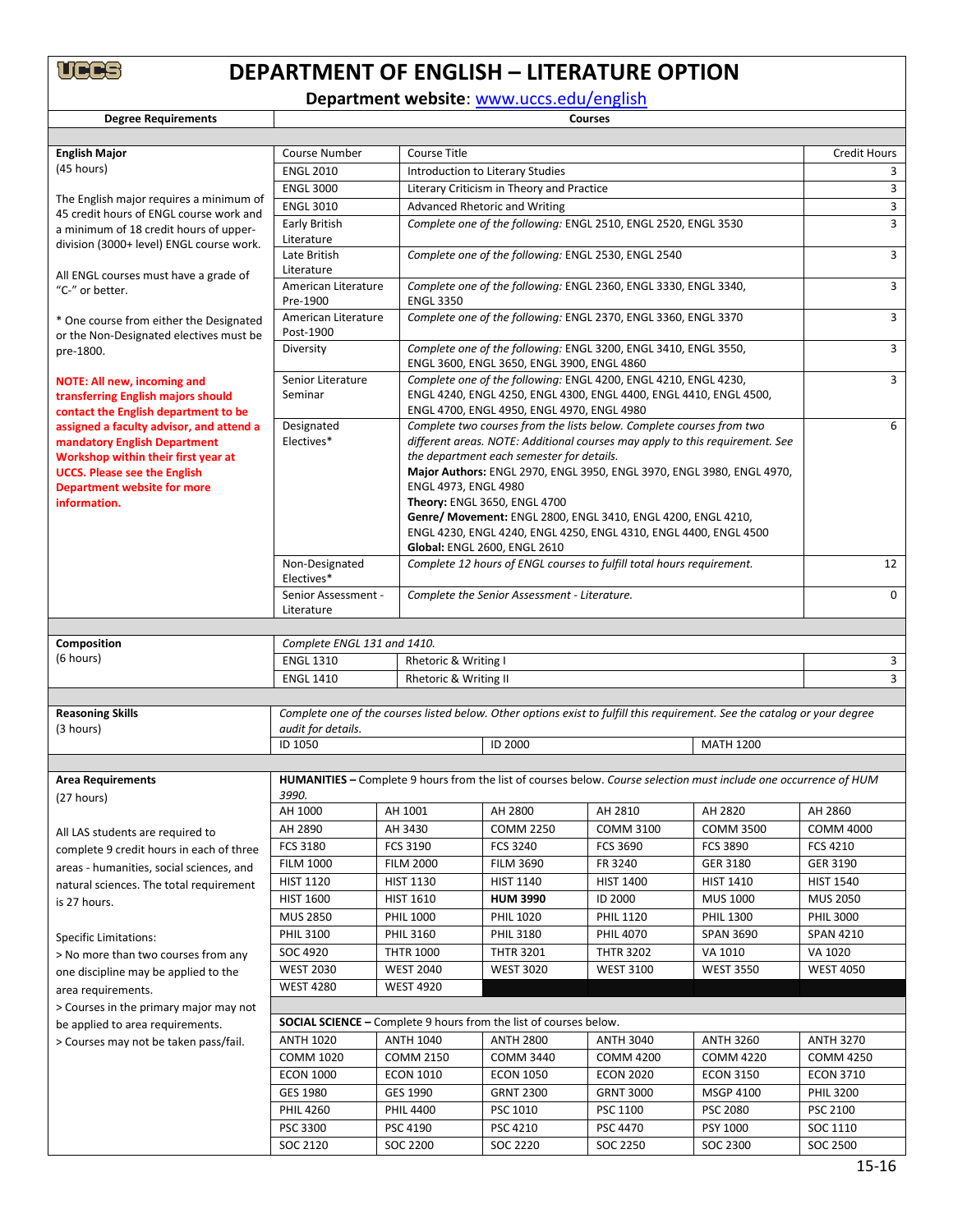|                                                                                                    | SOC 3340                                                                                                                                                                                                                                                                                                                                  | SOC 3610                                                              | <b>WEST 1010</b> | <b>WEST 2500</b>                                                                                             | <b>WEST 3060</b> | <b>WEST 3070</b>  |  |  |  |
|----------------------------------------------------------------------------------------------------|-------------------------------------------------------------------------------------------------------------------------------------------------------------------------------------------------------------------------------------------------------------------------------------------------------------------------------------------|-----------------------------------------------------------------------|------------------|--------------------------------------------------------------------------------------------------------------|------------------|-------------------|--|--|--|
|                                                                                                    | <b>WEST 3090</b>                                                                                                                                                                                                                                                                                                                          | <b>WEST 3620</b>                                                      | <b>WEST 4100</b> | <b>WEST 4120</b>                                                                                             | <b>WEST 4500</b> |                   |  |  |  |
|                                                                                                    |                                                                                                                                                                                                                                                                                                                                           |                                                                       |                  |                                                                                                              |                  |                   |  |  |  |
|                                                                                                    | NATURAL SCIENCE - Complete 9 hours from the list of courses below. At least one course must have, or be, a lab course.                                                                                                                                                                                                                    |                                                                       |                  |                                                                                                              |                  |                   |  |  |  |
|                                                                                                    | Lab courses are marked in bold.                                                                                                                                                                                                                                                                                                           |                                                                       |                  |                                                                                                              |                  |                   |  |  |  |
|                                                                                                    | <b>ANTH 1030</b>                                                                                                                                                                                                                                                                                                                          | <b>ANTH 3320</b>                                                      | <b>ANTH 3340</b> | <b>ANTH 3370</b>                                                                                             | <b>BIOL 1000</b> | <b>BIOL 1050</b>  |  |  |  |
|                                                                                                    | <b>BIOL 1060</b>                                                                                                                                                                                                                                                                                                                          | <b>BIOL 1510</b>                                                      | <b>BIOL 1530</b> | <b>BIOL 2000</b>                                                                                             | <b>BIOL 3411</b> | <b>CHEM 1101</b>  |  |  |  |
|                                                                                                    | <b>CHEM 1102</b>                                                                                                                                                                                                                                                                                                                          | <b>CHEM 1111</b>                                                      | <b>CHEM 1112</b> | <b>CHEM 1121</b>                                                                                             | <b>CHEM 1122</b> | <b>CHEM 1201</b>  |  |  |  |
|                                                                                                    | <b>CHEM 1211</b>                                                                                                                                                                                                                                                                                                                          | <b>CHEM 1401</b>                                                      | <b>CHEM 1402</b> | <b>CHEM 1411</b>                                                                                             | <b>CHEM 1412</b> | <b>CHEM 1511</b>  |  |  |  |
|                                                                                                    | <b>CHEM 1513</b>                                                                                                                                                                                                                                                                                                                          | <b>ENSC 1500</b>                                                      | <b>ENSC 1510</b> | <b>ENSC 1600</b>                                                                                             | <b>ENSC 1620</b> | <b>ENSC 3200</b>  |  |  |  |
|                                                                                                    | <b>GES 1000</b>                                                                                                                                                                                                                                                                                                                           | GES 1010                                                              | <b>GES 1050</b>  | GES 3200                                                                                                     | GES 3250         | <b>GEOL 1010</b>  |  |  |  |
|                                                                                                    | <b>GEOL 1020</b>                                                                                                                                                                                                                                                                                                                          | <b>GEOL 1530</b>                                                      | <b>GEOL 3170</b> | <b>GEOL 3700</b>                                                                                             | <b>GEOL 4660</b> | ID 2050           |  |  |  |
|                                                                                                    | PES 1000                                                                                                                                                                                                                                                                                                                                  | PES 1040                                                              | PES 1050         | PES 1060                                                                                                     | <b>PES 1090</b>  | <b>PES 1100</b>   |  |  |  |
|                                                                                                    | <b>PES 1140</b>                                                                                                                                                                                                                                                                                                                           | <b>PES 1160</b>                                                       | <b>PES 1170</b>  | PES 1310                                                                                                     | PES 1600         | <b>PES 1620</b>   |  |  |  |
|                                                                                                    | PES 1710                                                                                                                                                                                                                                                                                                                                  | <b>PES 1720</b>                                                       | PSY 3270         |                                                                                                              |                  |                   |  |  |  |
|                                                                                                    |                                                                                                                                                                                                                                                                                                                                           |                                                                       |                  |                                                                                                              |                  |                   |  |  |  |
| Oral Communication, Cultural Diversity,                                                            |                                                                                                                                                                                                                                                                                                                                           | ORAL COMMUNICATION - Complete one of the courses listed below.        |                  |                                                                                                              |                  |                   |  |  |  |
| and Global Awareness Requirements                                                                  | <b>BIOL 4040</b>                                                                                                                                                                                                                                                                                                                          | <b>CHEM 4911</b>                                                      | <b>CHEM 4921</b> | <b>COMM 2010</b>                                                                                             | <b>COMM 2100</b> | <b>COMM 3240</b>  |  |  |  |
| Students are required to take one                                                                  | <b>COMM 4100</b>                                                                                                                                                                                                                                                                                                                          | <b>MATH 4040</b>                                                      | PES 4810         | PHIL 1040                                                                                                    | <b>PHIL 4950</b> | <b>TED 4600</b>   |  |  |  |
| course with a substantial component                                                                | <b>TED 4700</b>                                                                                                                                                                                                                                                                                                                           | <b>THTR 2020</b>                                                      | <b>THTR 2030</b> | <b>THTR 2040</b>                                                                                             | <b>THTR 2050</b> | <b>THTR 3100</b>  |  |  |  |
| involving oral communication, one                                                                  |                                                                                                                                                                                                                                                                                                                                           |                                                                       |                  |                                                                                                              |                  |                   |  |  |  |
| course that increases their awareness of                                                           |                                                                                                                                                                                                                                                                                                                                           | <b>CULTURAL DIVERSITY - Complete one of the courses listed below.</b> |                  |                                                                                                              |                  |                   |  |  |  |
| cultural diversity, and one course that                                                            | AH 3430                                                                                                                                                                                                                                                                                                                                   | <b>ANTH 3250</b>                                                      | <b>ANTH 3420</b> | ASL 4000                                                                                                     | <b>COMM 3280</b> | <b>ENGL 3320*</b> |  |  |  |
| increases their awareness of global                                                                | <b>ENGL 4060</b>                                                                                                                                                                                                                                                                                                                          | FCS 3360                                                              | FCS 4210*        | GES 4680                                                                                                     | <b>HIST 3520</b> | <b>HIST 3580</b>  |  |  |  |
| issues.                                                                                            | MUS 2050*                                                                                                                                                                                                                                                                                                                                 | PHIL 3180*                                                            | PHIL 3230        | <b>PHIL 4550</b>                                                                                             | SOC 2200*        | SOC 2250*         |  |  |  |
| All courses in this section can count                                                              | SOC 3220                                                                                                                                                                                                                                                                                                                                  | SOC 3250                                                              | SOC 3290         | SOC 4240                                                                                                     | SOC 4290         | SOC 4390          |  |  |  |
| towards other requirements. Courses                                                                | SOC 4680                                                                                                                                                                                                                                                                                                                                  | SOC 4920*                                                             | SPAN 4210*       | <b>SPAN 4420</b>                                                                                             | <b>THTR 3240</b> | WEST 1010*        |  |  |  |
| marked with an asterisk (*) can count                                                              | <b>WEST 2020</b>                                                                                                                                                                                                                                                                                                                          | <b>WEST 3090</b>                                                      | <b>WEST 3130</b> | <b>WEST 3150</b>                                                                                             | <b>WEST 3250</b> | <b>WEST 3290</b>  |  |  |  |
| towards specific requirements; courses                                                             | <b>WEST 3360</b>                                                                                                                                                                                                                                                                                                                          | <b>WEST 3420</b>                                                      | <b>WEST 3520</b> | <b>WEST 3580</b>                                                                                             | WEST 4120*       | WEST 4280*        |  |  |  |
| without an asterisk will count towards                                                             | <b>WEST 4390</b>                                                                                                                                                                                                                                                                                                                          | WEST 4500*                                                            | <b>WEST 4550</b> | <b>WEST 4680</b>                                                                                             | WEST 4920*       |                   |  |  |  |
| General Electives.                                                                                 | <b>GLOBAL AWARENESS - Complete one of the courses listed below.</b>                                                                                                                                                                                                                                                                       |                                                                       |                  |                                                                                                              |                  |                   |  |  |  |
|                                                                                                    |                                                                                                                                                                                                                                                                                                                                           |                                                                       |                  |                                                                                                              |                  |                   |  |  |  |
|                                                                                                    | ANTH 1040*                                                                                                                                                                                                                                                                                                                                | ANTH 3040*                                                            | AH 3450          | AH 3460                                                                                                      | AH 4450          | AH 4470           |  |  |  |
|                                                                                                    | <b>BIOL 1510*</b>                                                                                                                                                                                                                                                                                                                         | CHEM 1111*                                                            | <b>CHEM 4521</b> | <b>ECON 3590</b>                                                                                             | ECON 3710*       | <b>ENGL 2600*</b> |  |  |  |
|                                                                                                    | <b>ENGL 2610*</b>                                                                                                                                                                                                                                                                                                                         | ENGL 4065*                                                            | <b>EUST 3000</b> | FCS 3180*                                                                                                    | FCS 3190*        | <b>FCS 3250</b>   |  |  |  |
|                                                                                                    | <b>FCS 3380</b>                                                                                                                                                                                                                                                                                                                           | FCS 3690*                                                             | FCS 3890*        | FILM 2000*                                                                                                   | FILM 3690*       | FR 3250           |  |  |  |
|                                                                                                    | GER 3180*                                                                                                                                                                                                                                                                                                                                 | GER 3190*                                                             | GES 1980*        | GES 1990*                                                                                                    | GES 3070         | GES 3400          |  |  |  |
|                                                                                                    | GES 3820                                                                                                                                                                                                                                                                                                                                  | GES 3980                                                              | GES 4640         | <b>GRNT 3560</b>                                                                                             | <b>HIST 1110</b> | HIST 1120*        |  |  |  |
|                                                                                                    | HIST 1130*                                                                                                                                                                                                                                                                                                                                | HIST 1140*                                                            | HIST 1400*       | HIST 1410*                                                                                                   | HIST 1600*       | HIST 1610*        |  |  |  |
|                                                                                                    | <b>HIST 3120</b>                                                                                                                                                                                                                                                                                                                          | <b>HIST 3220</b>                                                      | <b>HIST 3560</b> | <b>HIST 3590</b>                                                                                             | <b>HIST 3680</b> | <b>HIST 4050</b>  |  |  |  |
|                                                                                                    | <b>HIST 4060</b>                                                                                                                                                                                                                                                                                                                          | <b>HIST 4130</b>                                                      | <b>HIST 4150</b> | <b>HIST 4160</b>                                                                                             | <b>HIST 4280</b> | <b>HIST 4860</b>  |  |  |  |
|                                                                                                    | MUS 3150                                                                                                                                                                                                                                                                                                                                  | PHIL 1300*                                                            | <b>PHIL 1400</b> | <b>PHIL 3000</b><br><b>PHIL 3490</b>                                                                         | PHIL 3100*       | <b>PHIL 3240</b>  |  |  |  |
|                                                                                                    | <b>PHIL 3345</b>                                                                                                                                                                                                                                                                                                                          | <b>PHIL 3400</b>                                                      | <b>PHIL 3480</b> |                                                                                                              | <b>PHIL 3500</b> | PSC 1010*         |  |  |  |
|                                                                                                    | PSC 2070                                                                                                                                                                                                                                                                                                                                  | PSC 2080*                                                             | PSC 2090         | PSC 3240                                                                                                     | PSC 4170         | PSC 4190*         |  |  |  |
|                                                                                                    | PSC 4210*                                                                                                                                                                                                                                                                                                                                 | PSC 4570                                                              | PSC 4580         | PSC 4590                                                                                                     | PSY 3560         | SOC 2220*         |  |  |  |
|                                                                                                    | SOC 3340*                                                                                                                                                                                                                                                                                                                                 | SOC 4380                                                              | SOC 4600         | SOC 4700*                                                                                                    | SPAN 3690*       | <b>WEST 3380</b>  |  |  |  |
|                                                                                                    | WEST 3480*                                                                                                                                                                                                                                                                                                                                | <b>WEST 3560</b>                                                      | <b>WEST 3680</b> | <b>WEST 4050</b>                                                                                             | <b>WEST 4060</b> | <b>WEST 4170</b>  |  |  |  |
|                                                                                                    | <b>WEST 4380</b>                                                                                                                                                                                                                                                                                                                          | WEST 4700*                                                            |                  |                                                                                                              |                  |                   |  |  |  |
| <b>Compass Curriculum</b>                                                                          |                                                                                                                                                                                                                                                                                                                                           |                                                                       |                  | Complete all Compass Curriculum requirements not already completed as part of the above program. The Gateway |                  |                   |  |  |  |
|                                                                                                    |                                                                                                                                                                                                                                                                                                                                           |                                                                       |                  |                                                                                                              |                  |                   |  |  |  |
| (12 hours)                                                                                         | Seminar (GPS 1010) must be completed by all students. Explore courses must be completed outside of the major and<br>Area Requirements. All other Compass Curriculum requirements can be completed within the degree requirements<br>above. To see a list of all Compass Curriculum courses, please visit: www.uccs.edu/compasscurriculum. |                                                                       |                  |                                                                                                              |                  |                   |  |  |  |
|                                                                                                    |                                                                                                                                                                                                                                                                                                                                           |                                                                       |                  |                                                                                                              |                  |                   |  |  |  |
|                                                                                                    |                                                                                                                                                                                                                                                                                                                                           |                                                                       |                  |                                                                                                              |                  |                   |  |  |  |
| Complete additional courses to meet total and upper-division requirements for your degree program. |                                                                                                                                                                                                                                                                                                                                           |                                                                       |                  |                                                                                                              |                  |                   |  |  |  |
| <b>General Electives</b>                                                                           |                                                                                                                                                                                                                                                                                                                                           |                                                                       |                  |                                                                                                              |                  |                   |  |  |  |
| (18-27 hours)                                                                                      |                                                                                                                                                                                                                                                                                                                                           |                                                                       |                  |                                                                                                              |                  |                   |  |  |  |
|                                                                                                    |                                                                                                                                                                                                                                                                                                                                           |                                                                       |                  |                                                                                                              |                  |                   |  |  |  |